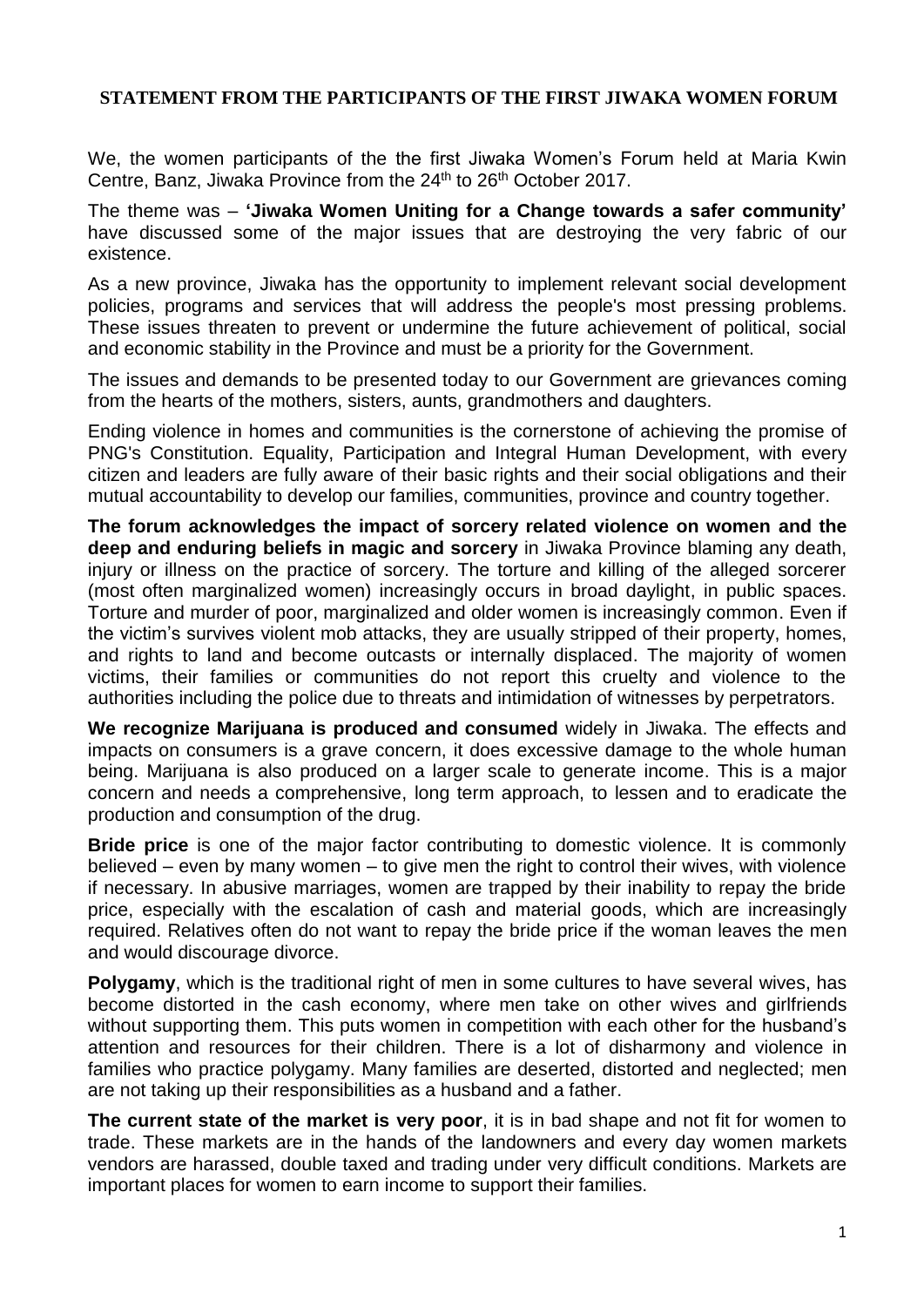**There are currently too many liquor outlets** operating in odd locations and odd hours and causing excessive social problems in homes and communities as a result of alcohol abuse.

**We recognize and acknowledge** the commitment and support of the current Government led by Dr. Tongamb in building 3 Women's Resource Centres in the 3 districts of Jiwaka.

**We also acknowledge** the ongoing, important work of community based organizations, the church agencies and different institutions working on women's rights and women's development.

**To build a new Province, we need a new beginning, new values, standards and laws to protect women and end all forms of violence. We should build our province on beliefs and principles based on Christianity, the PNG Constitution and laws with an understanding of the human rights that belong to us all**.

This change in the hearts and minds of Jiwaka people is necessary if we want Jiwaka to develop and prosper. Lack of knowledge and enforcement is creating problems for economic development, social security and community safety.

#### **For development, peace and prosperity of our province, we call for an end to:**

- **1. All forms of discrimination against women and girls**, including attitudes and practices that result in cruel, inhuman, anti-social, and anti-women acts causing fear, terror, harm and death.
- **2. All forms of violence against women and girls** including wife-beating, sexual violence, incest and child abuse.
- **3. All torture, maiming and murder of innocent women and men** in our communities accused of practising sorcery.

We make a demand to our Jiwaka Provincial Government of the day that Jiwaka as a new province, commits to ZERO TOLERANCE on violence in homes, public spaces and in and between tribal groups.

#### *Violence Against Women and Girls*

**We call for** the Government of Jiwaka to honour and account for the commitments to ending Violence Against Women (VAW).

**We demand** the establishment of family and sexual violence unit**s**, in all police stations across Jiwaka to appropriately respond to violence, especially sorcery related violence and violence against women and children. The Government must ensure long funding commitments for responding to violence.

**We call for** increased resources for service provision (counselling, legal, health, accommodation) in rural areas where women continue to have limited access to support services. Including increased recognition and support for women's organisation and groups.

**We demand** adequate budget for proper operations of the Village Courts, Police, and Hospitals to attend to victims of violence and including rural areas.

**We demand** the Government of the day to make budget allocations and support programs for young women and men.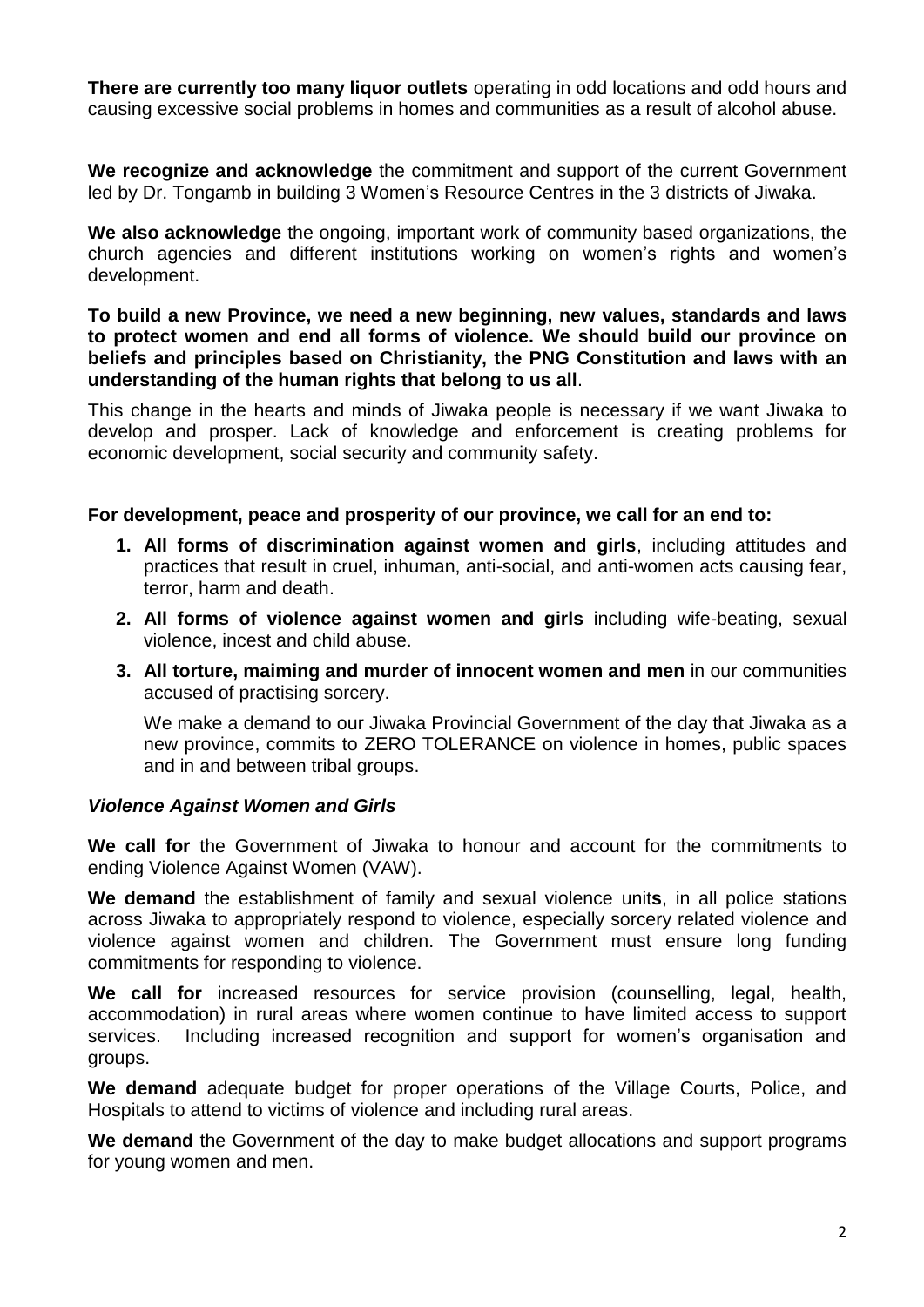**We demand** for the Women of Jiwaka to be given the opportunity to participate in and at all levels of development. The work of women and the potential of women must be recognized.

**We urge** the current Government ensure that women's rights are adequately addressed under the legal system including criminal and family law.

**We call for** increased training in gender, Violence Against Women and human rights for the police, courts and key duty bearers working with communities.

We call for Perpetrator programs that can contribute to making home safer for women and ensuring that any programs developed will be survivor centred and prioritise the safety of the survivor.

### *Sorcery Related Violence Against Women*

**We call for** all necessary actions to address sorcery related violence. Including comprehensive education across all levels including on changed laws from the Sorcery Repealed Act.

**We call for** appropriate psychosocial support and access to justice for survivors of sorcery related violence.

**We call for** the prosecution of perpetrators of sorcery related violence.

## *Marijuana*

**We call for** the Government to establish and set up a drug squad, within the police force to address this issue.

**We call for** the Government to fund Rehabilitation Centres and provide the necessary support to work with victims, including through local organizations.

**We call for** the Government to take this issue seriously and to strictly enforce the laws in place for drug offenders.

#### *Cultural factors discriminating against women:*

**We call** on the Government to work with other institutions to eradicate cultural practices that discriminate against women and girls, and that are contributing to violence.

**We call for** a standardize bride price to maintain the culture or tradition of the tribe and family for celebrating a union of two people.

**We call for** the Government to support the existing mechanisms and to do more training and awareness on the rights of children and the responsibilities of both parents towards their children.

**We call for** the Government to step up and strengthen law enforcement to implement the Family Protection Act and Lukautim Pikinini Act.

**We call on** the Government to put an end to compensation and reconciliation for very serious crimes, including rape and severe injury against women and girls. These are often negotiated informally and not in a proper court of law.

#### *Safe Markets for Jiwaka*

**We call for** the Government to build new markets that can accommodate the needs of women vendors. Women vendors must be involved in all stages of planning and implementation and in the management and operation of these markets.